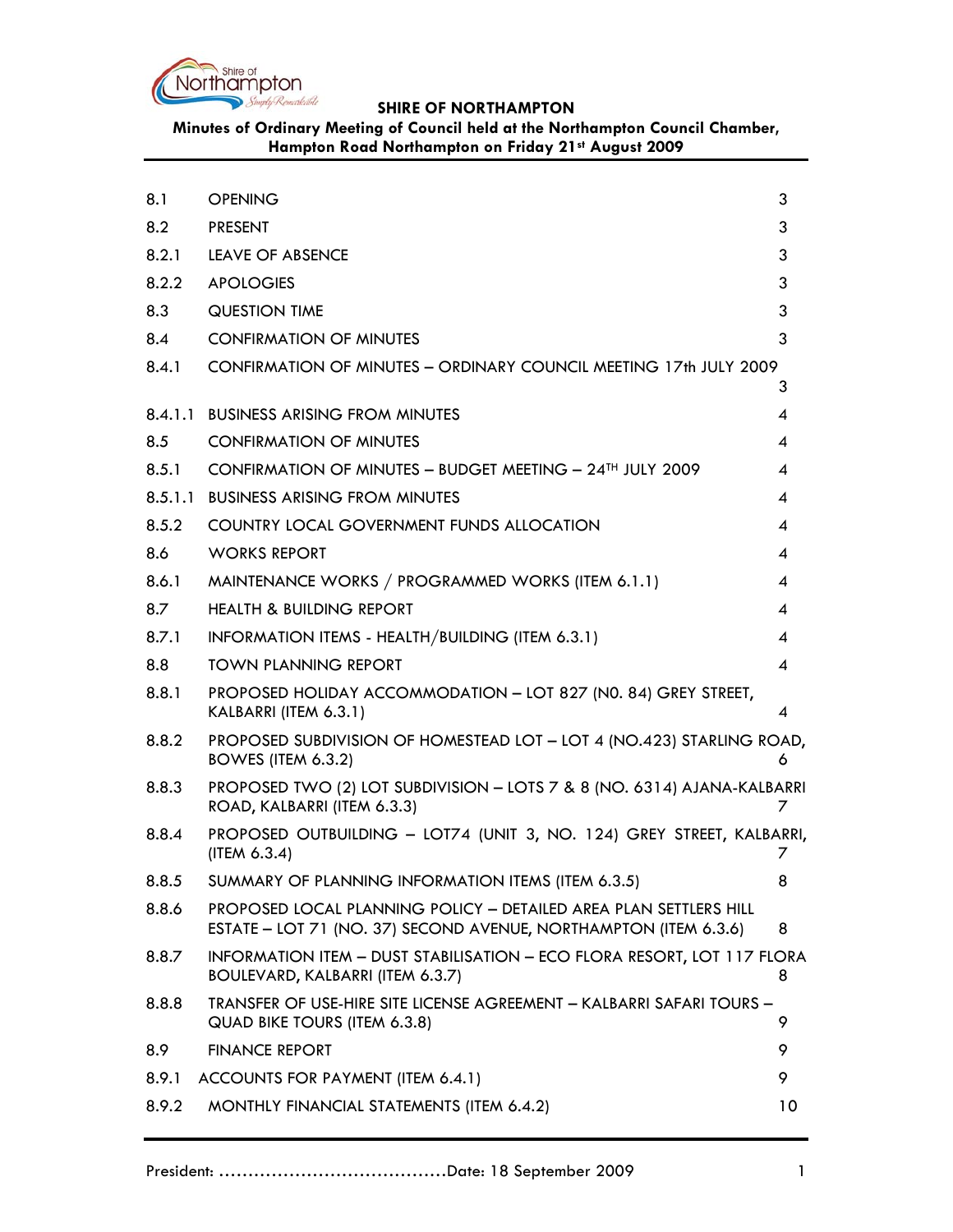

**Minutes of Ordinary Meeting of Council held at the Northampton Council Chamber, Hampton Road Northampton on Friday 21st August 2009**

| 8.9.3  | 2009/2010 BUDGET ADOPTION (ITEM 6.4.3)                               | 10              |
|--------|----------------------------------------------------------------------|-----------------|
| 8.9.4  | WAIVER OF 2009/2010 RATES (ITEM 6.4.4)                               | 10              |
| 8.10   | ADMINISTRATION AND CORPORATE REPORT                                  | 11              |
| 8.10.1 | LOCAL GOVERNMENT REFORM (ITEM 6.5.1)                                 | 11              |
| 8.10.2 | REPAIR WORKS - MALALEUCA TRAIL (ITEM 6.5.2)                          | 11              |
| 8.10.3 | KALBARRI BOATING CAR PARK AREA UPGRADE (ITEM 6.5.3)                  | 12              |
| 8.10.4 | SPORTING SCHOLARSHIP - TEISHA STANDEN (ITEM 6.5.4)                   | $12 \,$         |
| 8.10.5 | NORTHAMPTON TOWN ENTRY STATEMENTS (ITEM 6.5.5)                       | $12 \ \mathrm{$ |
| 8.10.6 | TRANSFER OF CERTIFICATE OF TITLE - LOT 22 HAMPTON ROAD (ITEM 6.5.6)  | 13              |
|        | 8.10.7 KALBARRI LAND BACK WHARF (ITEM 6.5.7)                         | 13              |
|        | 8.10.8 SERVICE SIGNAGE - KALBARRI (ITEM 6.5.8)                       | 14              |
|        | 8.10.9 KALBARRI OFFICE TELEPHONE SYSTEM (ITEM 6.5.9)                 | 14              |
|        | 8.10.10 HORROCKS FORESHORE EROSION (ITEM 6.5.10)                     | 14              |
|        | 8.10.11 PLACEMENT OF A VINTAGE RAIL PASSENGER CARRIAGE (ITEM 6.5.11) | 15              |
| 8.11   | PRESIDENTS REPORT                                                    | 15              |
| 8.12   | <b>COUNCILLORS REPORT</b>                                            | 15              |
|        | 8.12.1 CR A LINK                                                     | 15              |
|        | 8.12.2 CR E SIMKIN                                                   | 15              |
|        | 8.12.3 CR P GLIDDON                                                  | 15              |
| 8.13   | <b>INFORMATION BULLETIN</b>                                          | 16              |
| 8.14   | NEW ITEMS OF BUSINESS                                                | 16              |
| 8.14.1 | CR S STOCK STANDEN - BOVELL PARK                                     | 16              |
| 8.15   | NEXT MEETING OF COUNCIL                                              | 16              |
| 8.16   | <b>CLOSURE</b>                                                       | 16              |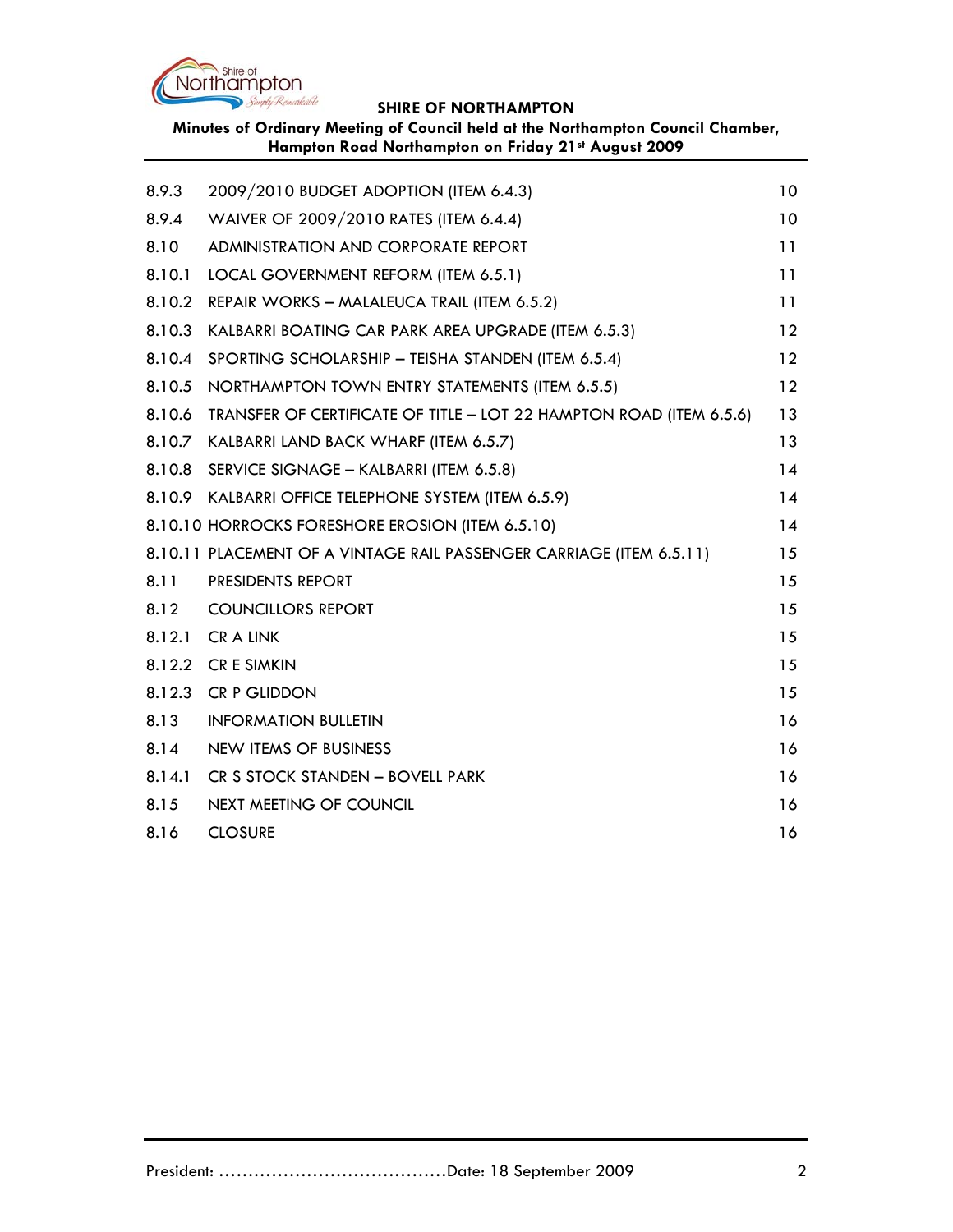

**Minutes of Ordinary Meeting of Council held at the Northampton Council Chamber, Hampton Road Northampton on Friday 21st August 2009**

#### **8.1 OPENING**

The President thanked all members present for their attendance and declared the meeting open at 1.00pm.

#### **8.2 PRESENT**

| Cr G Parker                | President                      | Northampton Ward |
|----------------------------|--------------------------------|------------------|
| Cr V Maskrey               |                                | Northampton Ward |
| Cr E Simkin                |                                | Northampton Ward |
| Cr S Stock-Standen         |                                | Northampton Ward |
| Cr A Link                  |                                | Kalbarri Ward    |
| Cr P Gliddon               |                                | Kalbarri Ward    |
| Mr Garry Keeffe            | Chief Executive Officer        |                  |
| Mr Jamie Criddle           | Deputy Chief Executive Officer |                  |
| <b>Mrs Hayley Williams</b> | <b>Principal Planner</b>       |                  |
| Mr Glenn Bangay            | EHO/Building Surveyor          |                  |
|                            |                                |                  |

#### **8.2.1 LEAVE OF ABSENCE**

Cr O Simkin (Northampton Ward) was granted a Leave of Absence for the August meeting.

#### **8.2.2 APOLOGIES**

| Cr G Wilson<br>Cr L Parker | Deputy President | Northampton Ward<br>Kalbarri Ward |
|----------------------------|------------------|-----------------------------------|
| Cr R Allen                 |                  | Kalbarri Ward                     |

#### **8.3 QUESTION TIME**

There were no members of the public present.

### **8.4 CONFIRMATION OF MINUTES**

8.4.1 CONFIRMATION OF MINUTES - ORDINARY COUNCIL MEETING 19th JULY 2009

Moved Cr P GLIDDON, seconded Cr E SIMKIN

That the minutes of the Ordinary Meeting of Council held on the 19<sup>th</sup> July 2009 be confirmed as a true and correct record subject to the following amendments:

- Minute 7.10.3 Change the date on item 2. Northampton Community Centre to 2009/2010
- Minute 7.10.10 Change the word 'stokes' to 'stocks'.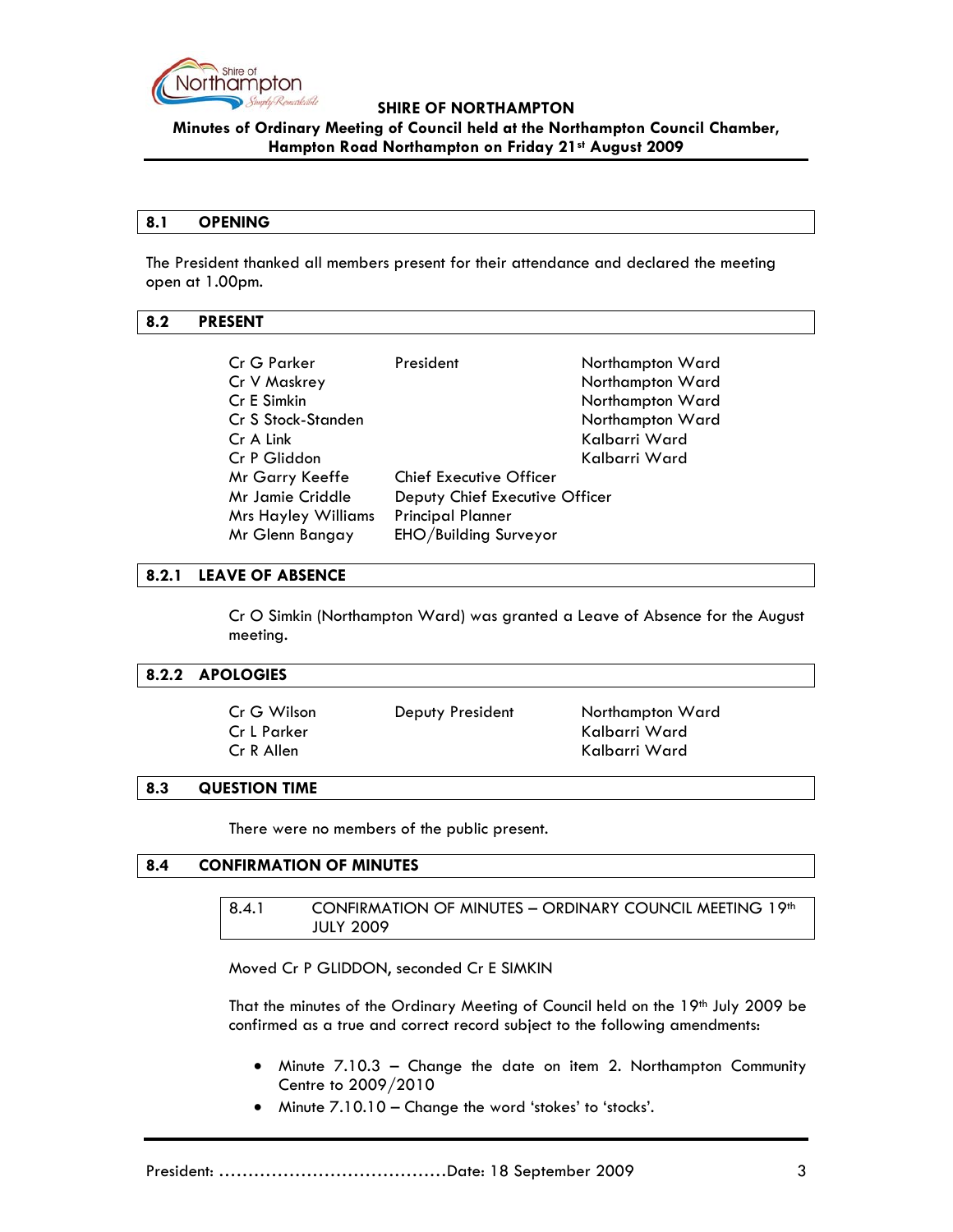

**Minutes of Ordinary Meeting of Council held at the Northampton Council Chamber, Hampton Road Northampton on Friday 21st August 2009**

CARRIED 6/0

8.4.1.1 BUSINESS ARISING FROM MINUTES

Nil.

# **8.5 CONFIRMATION OF MINUTES – BUDGET MEETING**

### 8.5.1 CONFIRMATION OF MINUTES - BUDGET MEETING - 24<sup>TH</sup> JULY 2009

Moved Cr A LINK, seconded Cr S STOCK-STANDEN

That the minutes of the Shire of Northampton Budget Meeting held on the 24<sup>th</sup> July 2009 be confirmed as a true record of that meeting.

CARRIED 6/0

Nil.

### **8.6 WORKS REPORT**

8.6.1 MAINTENANCE WORKS/PROGRAMMED WORKS (ITEM 6.1.1)

Noted.

# **8.7 HEALTH & BUILDING REPORT**

8.7.1 INFORMATION ITEMS – HEALTH/BUILDING (ITEM 6.2.1)

Noted.

The Principal EHO/Building Surveyor Mr Glenn Bangay left the meeting at 1.15pm.

# **8.8 TOWN PLANNING REPORT**

8.8.1 PROPOSED HOLIDAY ACCOMMODATION – LOT 827 (N0. 84) GREY STREET, KALBARRI (ITEM 6.3.1)

Moved Cr V MASKREY, seconded Cr A LINK

That Council grant planning approval for six (6) cabins for the purposes of holiday accommodation on Lot 827 (No. 84) Grey Street, Kalbarri subject to the following conditions: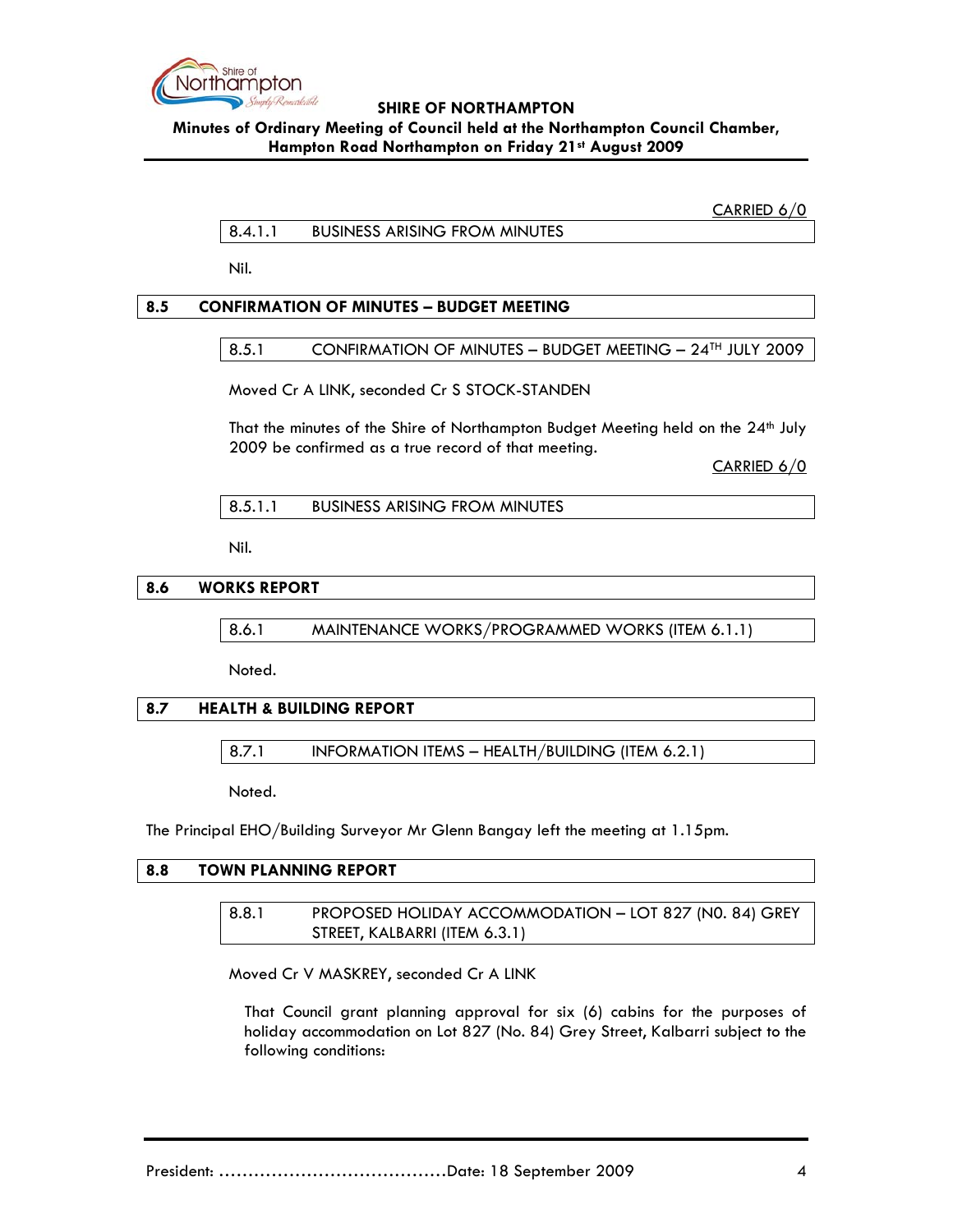

**Minutes of Ordinary Meeting of Council held at the Northampton Council Chamber, Hampton Road Northampton on Friday 21st August 2009**

- **1.** Development shall be in accordance with the attached approved plan(s) dated 21 August, 2009 and subject to any modifications required as a consequence of any condition(s) of this approval. Any intended departure from the approved plans must be the subject of a fresh planning approval issued by the local government;
- **2.** This approval authorises the use of Lot 827 (No. 84) Grey Street for six (6) cabins for the purposes of holiday accommodation to continue for a period of only ten (10) years from the date of the planning approval, after which the use shall not be further carried on unless a fresh planning approval of the local government is obtained;
- **3.** Prior to the commencement of the approved use, all land indicated as landscaped area on the attached approved plan(s) dated 21 August, 2009 are to be landscaped effectively and maintained thereafter to the approval of the local government;
- **4.** The space between the ground level and the floor level shall be suitably enclosed to the approval of the local government (ie brick, masonry, timber, textured fibrous cement sheeting or similar);
- **5.** All stormwater is to be disposed of on-site to the specifications and approval of the local government. On application for a building licence a detailed design of stormwater collection and disposal system of developed areas is to be supplied;
- **6.** Vehicle access roads and designated car parking areas shall be constructed and drained to a compacted standard utilising 55mm metal dust, and thereafter maintained to the approval of the local government;
- **7.** Installation of crossing place/s to the standards and specifications of the local government
- **8.** All parking of vehicles such as boats and trailers associated with the guests to be provided for within the property boundary and the street verge area to be kept free of such vehicles
- **9.** The owner is responsible to ensure the provision of reticulated sewerage to the development. To achieve this, the owner is required to make arrangements accordingly to the approval of the Water Corporation

**10.** Compliance is required with the Building Code of Australia;

**11.** A building licence shall be issued by the local government prior to the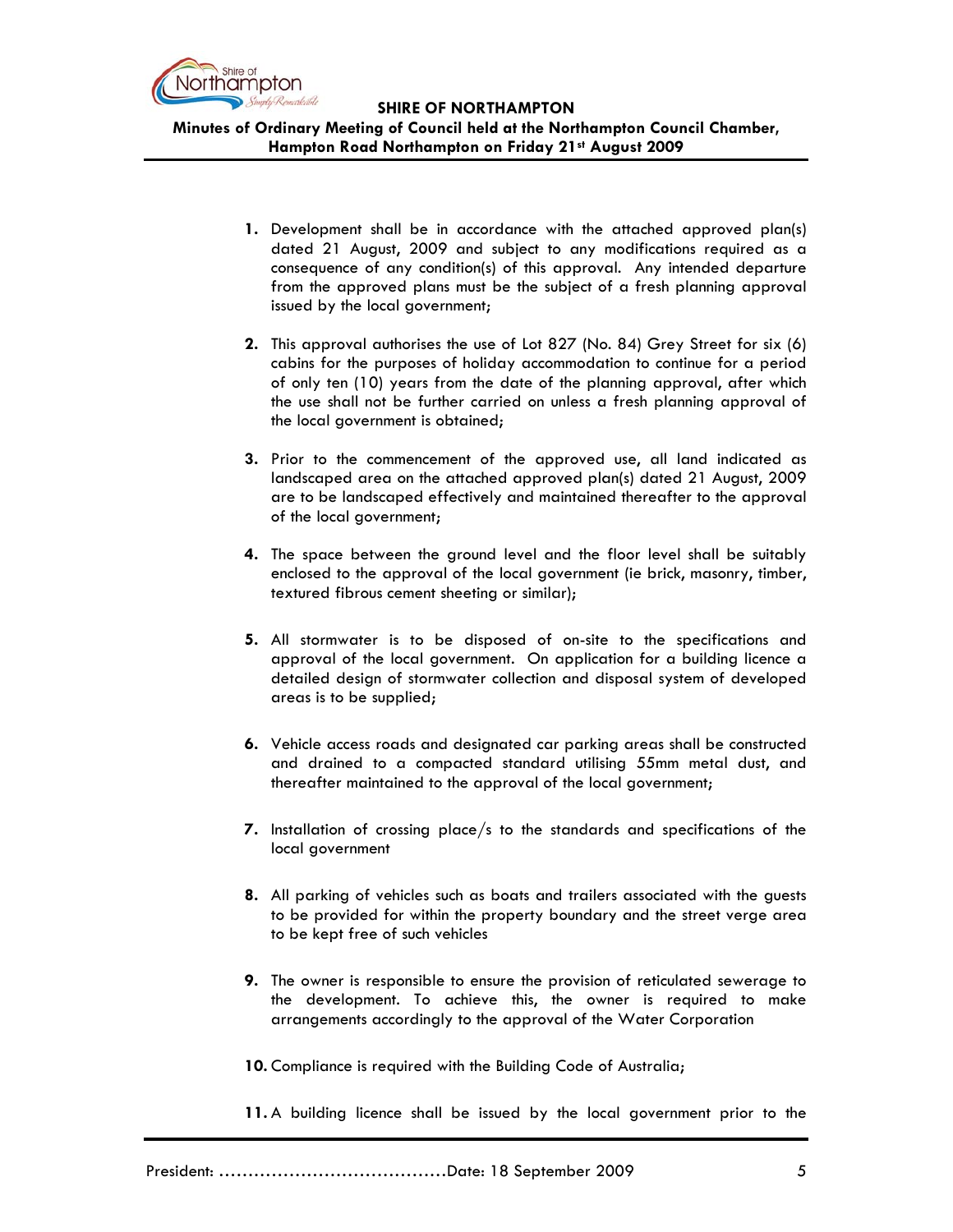

# **SHIRE OF NORTHAMPTON Minutes of Ordinary Meeting of Council held at the Northampton Council Chamber, Hampton Road Northampton on Friday 21st August 2009**

commencement of any work on the site.

#### Advice Note

i. In regard to Condition No 2. above, the local government advises that the Planning Approval has been initially approved for a period of 5 years in order to reflect the recommendations made by the *Draft Kalbarri Local Planning Strategy* (2008). Further approvals will be considered for renewal based upon the progression of the Strategy and the implementation of the key recommendations concerning planning precincts TC1, TCa, TCb and the Grey Street Diversion.

CARRIED 6/0

Cr G Parker declared a financial interest in Item 6.3.2 as he owns property neighbouring the proposed subdivision and therefore may incur a financial gain or loss from the decision of Council and the left the meeting room and vacated the chair at 1.20pm.

In the absence of the President, Council were required to elect a Chairperson.

Moved Cr S STOCK-STANDEN, seconded Cr E SIMKIN

That Cr P GLIDDON be elected as chairperson for the following item.

CARRIED 5/0

Cr P GLIDDON, as chairperson took the chair.

8.8.2 PROPOSED SUBDIVISION OF HOMESTEAD LOT – LOT 4 (NO.423) STARLING ROAD, BOWES (ITEM 6.3.2)

Moved Cr A LINK, seconded Cr E SIMKIN

That Council advise the WA Planning Commission that it supports the application to subdivide Lot 4 (No. 423) Starling Road, Bowes (WAPC Ref: 140216) subject to the following conditions:

- 1. The Applicant is required to demonstrate that there is an adequate water supply for domestic, land management and fire management purposes;
- 2. All buildings and effluent disposal systems having the necessary clearance from the new boundaries as required by the relevant legislation.

CARRIED 5/0

Cr G Parker returned to the meeting room at 1.23pm and resumed the chair.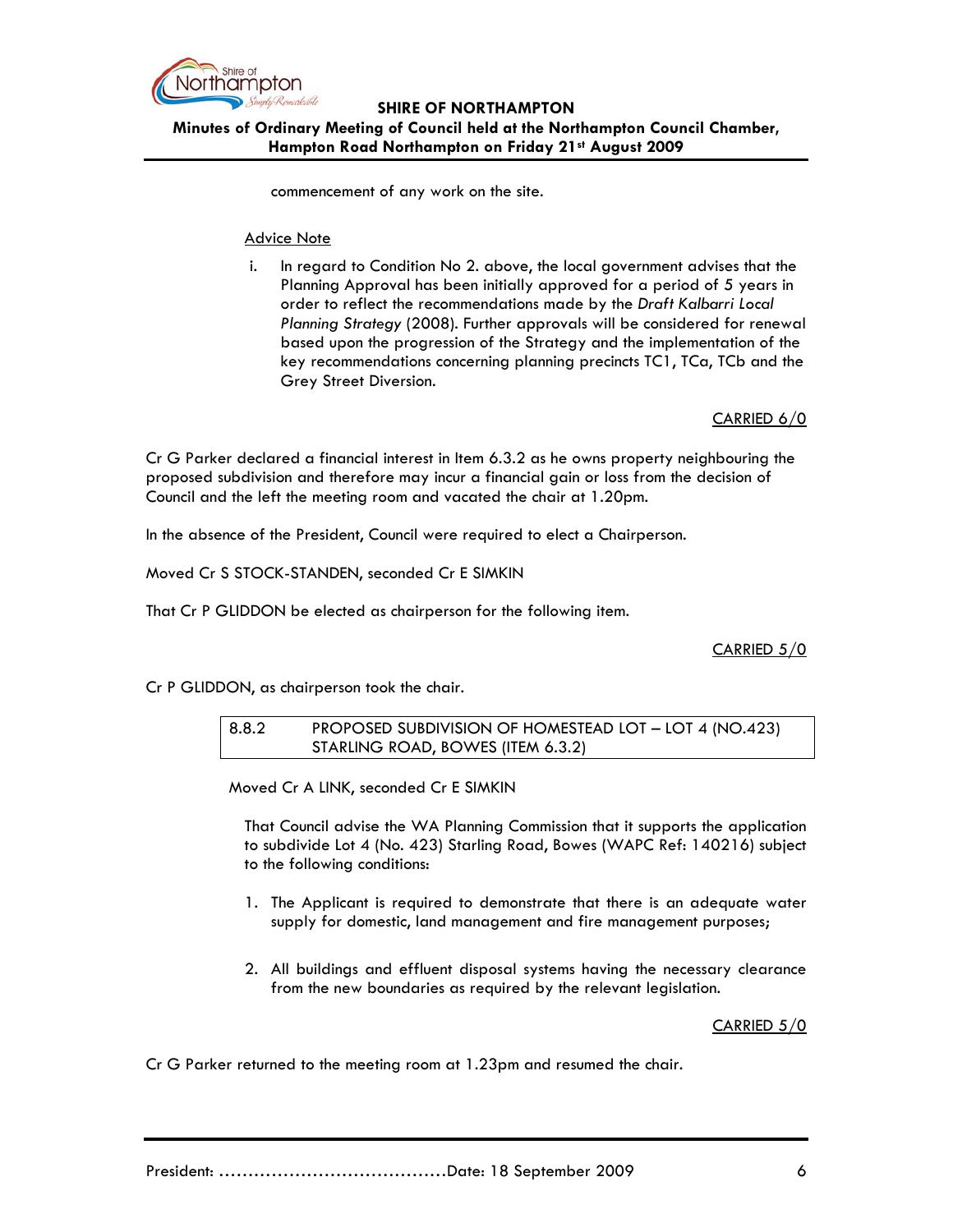

# **Minutes of Ordinary Meeting of Council held at the Northampton Council Chamber, Hampton Road Northampton on Friday 21st August 2009**

8.8.3 PROPOSED TWO (2) LOT SUBDIVISION – LOTS 7 & 8 (NO. 6314) AJANA-KALBARRI ROAD, KALBARRI (ITEM 6.3.3)

Moved Cr V MASKREY, seconded Cr P GLIDDON

That Council advise the WA Planning Commission that it supports the application to subdivide Lot 7 & 8 (No. 6314) Ajana-Kalbarri Road, Kalbarri (WAPC Ref: 140186) subject to the following condition:

1. All buildings and effluent disposal systems having the necessary clearance from the new boundaries as required by the relevant legislation.

CARRIED 6/0

8.8.4 PROPOSED OUTBUILDING – LOT74 (UNIT 3, NO. 124) GREY STREET, KALBARRI (ITEM 6.3.4)

Moved Cr E SIMKIN, seconded Cr V MASKREY

That Council grant Planning Approval for an outbuilding (99m2) on Lot 74 (Unit 3, No. 124) Grey Street, Kalbarri subject to the following conditions:

- 1. Development shall be in accordance with the attached approved plan(s) dated 21 August, 2009 and subject to any modifications required as a consequence of any condition(s) of this approval. The endorsed plans shall not be modified or altered without the prior written approval of the local government;
- 2. This approval shall lapse if the development is not substantially commenced within two years of the date of this approval;
- 3. The overall height of the outbuilding shall be reduced from 4.7m to 4.5m in accordance with the *Local Planning Policy – Outbuildings* and as marked on the attached amended plans dated 21 August 2009;
- 4. A Building Licence shall be issued by the local government prior to the commencement of any work on the site;
- 5. The approved outbuilding is only to be used for general storage purposes associated with the predominant use of the land and shall NOT be used for habitation, commercial, or industrial purposes;
- 6. A portion of the outbuilding shall be made available for the storage purposes of the occupiers of the existing dwelling on Lot 74 (Unit 3, No. 124) Grey Street, Kalbarri;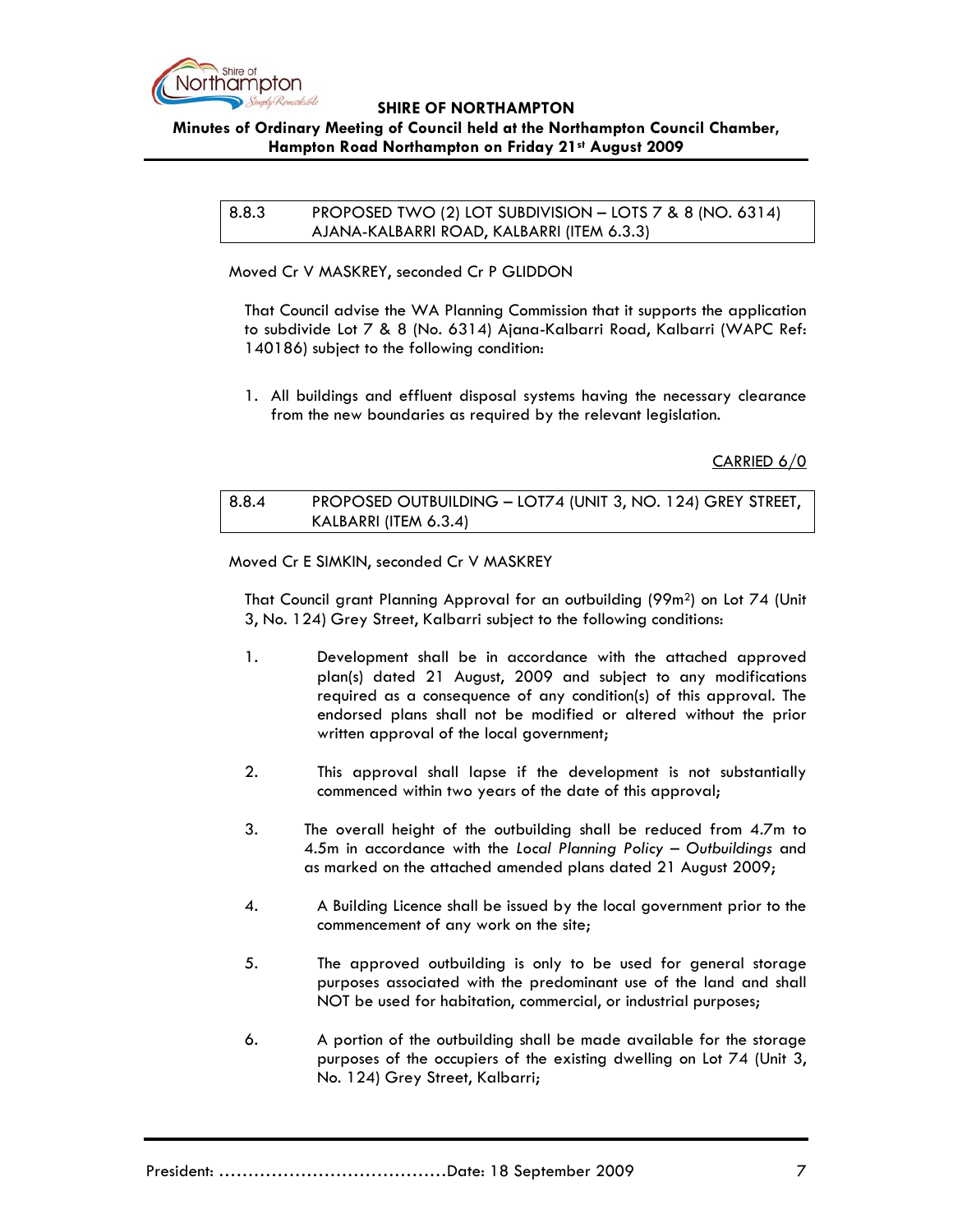

# **Minutes of Ordinary Meeting of Council held at the Northampton Council Chamber, Hampton Road Northampton on Friday 21st August 2009**

- 7. All stormwater is to be disposed of onsite to the specifications of the local government;
- 8. The existing outbuilding on the lot is to be demolished prior to the development of the proposed outbuilding; and
- 9. The existing dwelling on Lot 74 (Unit 3, No. 124) Grey Street, Kalbarri shall not be demolished unless a Building Licence has been issued for the construction of a new dwelling on the site.

#### Advice Note:

i. In regard to Condition No. 9 above, the Applicant  $\ell$  owner is advised that the outbuilding is to remain incidental in function and as such must be associated with a dwelling.

CARRIED 6/0

# 8.8.5 SUMMARY OF PLANNING INFORMATION ITEMS (ITEM 6.3.5)

Noted.

| 8.8.6 | PROPOSED LOCAL PLANNING POLICY - DETAILED AREA PLAN   |
|-------|-------------------------------------------------------|
|       | SETTLERS HILL ESTATE - LOT 71 (NO. 37) SECOND AVENUE, |
|       | NORTHAMPTON (ITEM 6.3.6)                              |

Moved Cr P GLIDDON, seconded Cr A LINK

That Council, pursuant to Clause 11.6 of Town Planning Scheme No. 6 (Northampton) adopt the "Detailed Area Plan – Settlers Hill Estate" Local Planning Policy (attached to Item 6.3.6 of the August 2009 Town Planning Report) for the purposes of advertising.

# CARRIED 6/0

Cr P GLIDDON declared a financial interest in Item 6.3.6 as she owns property neighbouring Lot 117 and therefore may incur a financial gain or loss from the decision of Council and the left the meeting room at 1.30pm.

# 8.8.7 INFORMATION ITEM – DUST STABILISATION – ECO FLORA RESORT, LOT 117 FLORA BOULEVARD, KALBARRI (ITEM 6.3.7)

Moved Cr E SIMKIN, seconded Cr S STOCK-STANDEN

That Council reiterate its previous decisions on the  $17<sup>th</sup>$  April 2009 and again on the 15<sup>th</sup> July 2009 for the developer to sow Cereal Rye Corn to the entire of Lot 117 immediately (within the next ten days) to allow germination to stabilise the area enough prior to the summer months. If this is deemed to be insufficient by Council, mulch will need to be added to the entire site by the developer at a depth of 50mm.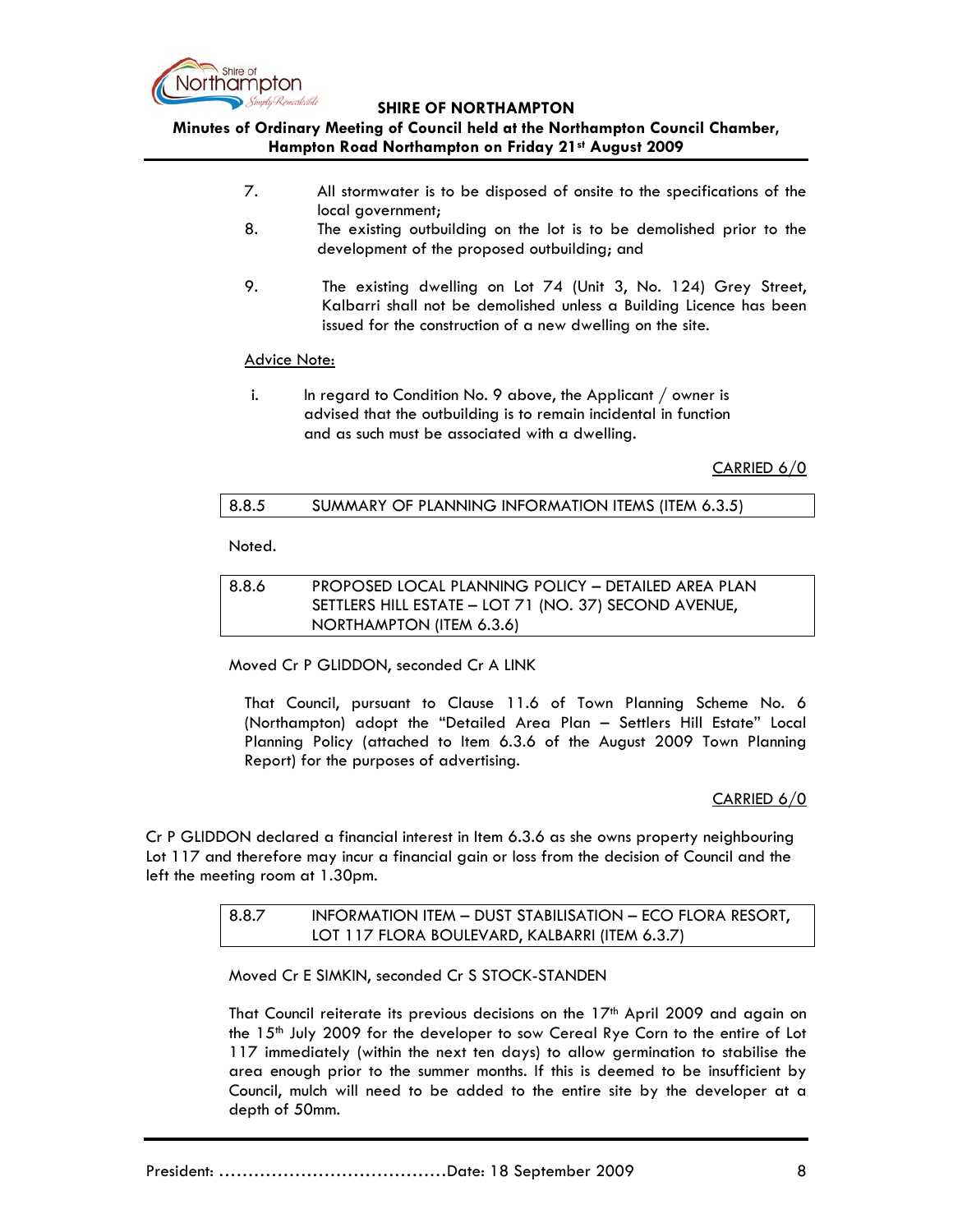

**Minutes of Ordinary Meeting of Council held at the Northampton Council Chamber, Hampton Road Northampton on Friday 21st August 2009**

### Advice Note.

The existing vegetation (turnip weed) has a shallow root base and short life span and will not stabilise the area as the wind will blow the vegetation from the site. Temporary irrigation may need to be installed to assist in the germination process.

CARRIED 5/0

### Cr P GLIDDON returned to the meeting room at 1.35pm

8.8.8 TRANSFER OF USE-HIRE SITE LICENSE AGREEMENT – KALBARRI SAFARI TOURS – QUAD BIKE TOURS (ITEM 6.3.8)

Moved Cr P GLIDDON, seconded Cr A LINK

That Council:

- 1. Support the transfer of Use-Hire Site Licence Agreement 007-08 from the current holder Mr. Frank Seidler to Mr. Damien Milne; subject to:
	- a) The finalisation of the sale of the current Lot 8 (proposed Lot 18) Ajana - Kalbarri Road via the transfer of the Deed of Title; and
	- b) Demonstration by Mr. Milne of the possession of \$10 million public liability insurance, in accordance with the *Local Planning Policy - Commercial Recreational Tourism Activity on Crown Reserves*;
- 2. Authorise delegation to the Chief Executive Officer and Principal Planner to amend the Agreement accordingly; and
- 3. Inform the Minister for Lands of the transfer.

CARRIED 6/0

The Principal Planner, Mrs Hayley Williams left the meeting at 1.39pm

# **8.9 FINANCE REPORT**

#### 8.9.1 ACCOUNTS FOR PAYMENT (ITEM 6.4.1)

Moved Cr P GLIDDON, seconded Cr S STOCK-STANDEN

That Municipal Fund Cheques 17982 to 18026 inclusive, totalling \$204,746.80, Municipal EFT payments numbered EFT6764 to EFT6862 inclusive totalling \$311,438.64, Direct Credits numbered GJ01-01,03,04,05 totalling \$1,046.71 and Trust Fund Cheque 1722 to 1729 totalling \$11,572.40, be passed for payment and the items therein be declared authorised expenditure.

CARRIED BY AN ABSOLUTE MAJORITY 6/0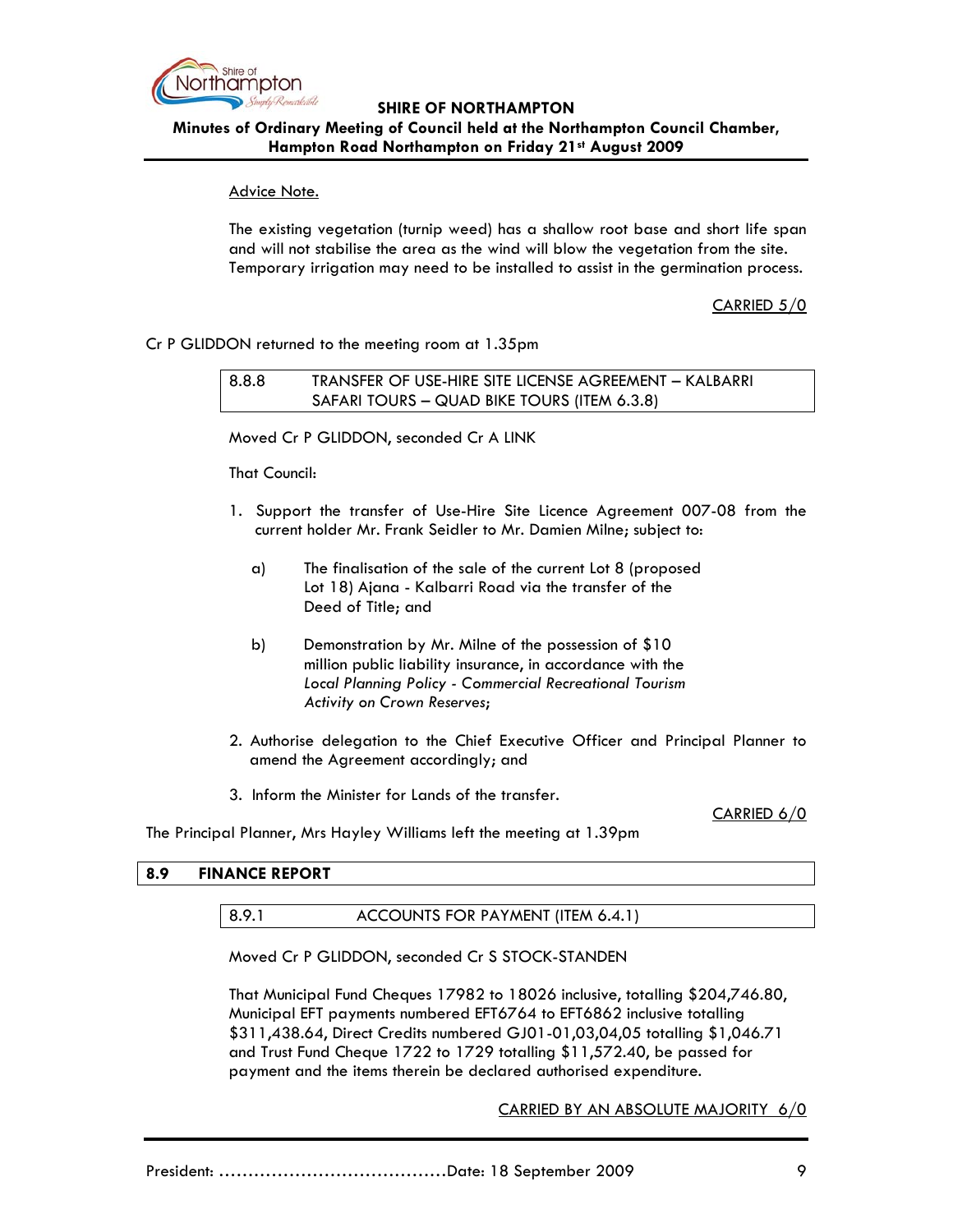

# **Minutes of Ordinary Meeting of Council held at the Northampton Council Chamber, Hampton Road Northampton on Friday 21st August 2009**

### 8.9.2 MONTHLY FINANCIAL STATEMENTS (ITEM 6.4.2)

Noted.

8.9.3 2009/2010 BUDGET ADOPTION (ITEM 6.4.3)

Moved Cr P GLIDDON, seconded Cr A LINK

#### Income Statement

That the operating statement as detailed on page 2 of the budget for the financial year ending 30 June 2010, showing projected net profit of \$940,087, be adopted.

Statement of Cash Flows

That the Statement of Cash Flows detailed on page 4 of the budget for the financial year ending 30 June 2010, showing a projected cash at yearend of \$3,907,020, be adopted.

### 2009/2010 Budget By Statutory Program

That the budget program schedules for 2009/2010 detailed on pages 1 to 152 of the supplementary information to the budget document showing a projected nil closing current position, be adopted.

# CARRIED BY ABSOLUTE MAJORITY 6/0

# 8.9.4 WAIVER OF 2009/2010 RATES (ITEM 6.4.4)

Moved Cr V MASKREY, seconded Cr P GLIDDON

That Council in accordance with section 6.47 of the Local Government Act 1995:

Waive the rates on the following lessees: Northampton Bowling Club – Portion of Reserve 23432 and Crown Grant in Trust Volume 1620 Folio 052; Northampton Golf Club – Portion of Reserve 23432 and Crown Grant in Trust Volume 1620 Folio 052; Northampton Country Club – Portion of Reserve 23432 The Federation of Western Australian Police and Citizens Youth Clubs Inc – Kalbarri Town Lot 468 Reserve No 35559. Kalbarri Golf and Bowling Club – part of Reserve No 30523; Kalbarri Sport and Recreation Club – part of Reserve No 25447. Kalbarri Occasional Childcare Centre – Lot 233 and 232 Smith Street, Kalbarri. Edna Bandy Centre – Reserve 2038, Stephen Street Northampton Mooniemia Centre – Lot 475, Stephen Street Northampton Binnu Tennis Club – Reserve 23699, Northwest Coastal Highway, Binnu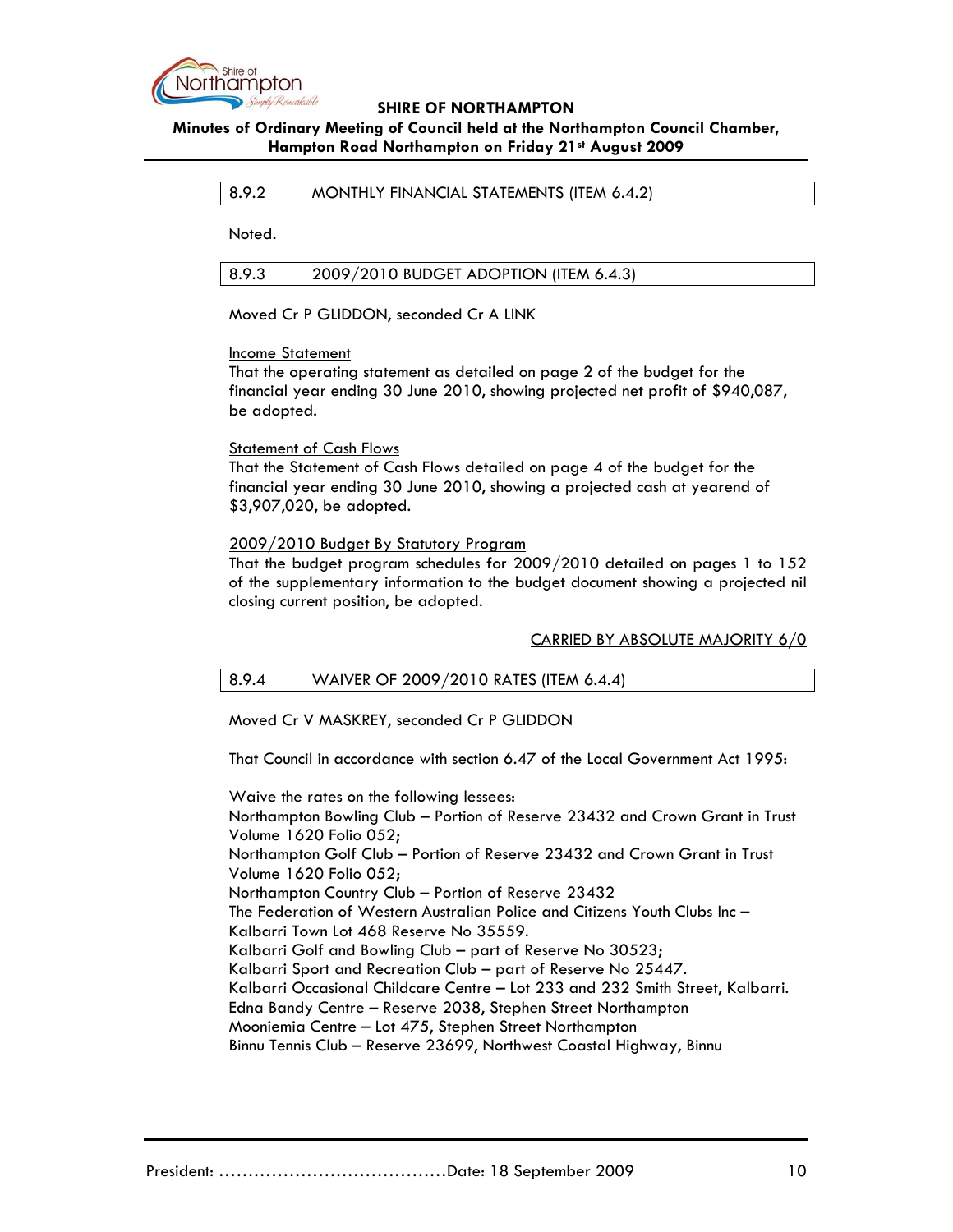

**Minutes of Ordinary Meeting of Council held at the Northampton Council Chamber, Hampton Road Northampton on Friday 21st August 2009**

Waive the rates on the following aged care accommodation: Pioneer Lodge Inc – Lot 212 Robinson Street, Northampton; and Homeswest and the Shire of Northampton Lot 1001 Hackney Street, Kalbarri.

### CARRIED BY ABSOLUTE MAJORITY 6/0

The Chief Executive Officer, Mr Garry Keeffe left the meeting at 1.45pm and re-entered at 1.49pm.

#### **8.10 ADMINISTRATION AND CORPORATE REPORT**

### 8.10.1 LOCAL GOVERNMENT REFORM (ITEM 6.5.1)

Moved Cr A LINK, seconded Cr V MASKREY

That Council advise the Minister for Local government that:

- 1. Reiterates its previous advice that as the Northampton Shire is a growing shire and considered to be sustainable through the WA Local Government Association SSS report, that it does not consider amalgamation with a neighbouring Council/s at this stage is of benefit to the shires communities.
- 2. That Council disputes the Checklist Assessment as it is not a true indication of this Councils sustainability as the checklist is based on items that are not statutory, however the Council will consider implementing such actions.
- 3. That the Minister for Local Government be advised that the Northampton Shire Council will consider parts of neighbouring shire/s being part of the Northampton Shire if the ratepayers and residents of that shire support such a proposal.
- 4. That the Minister for Local Government be advised that this Council will consider the Regional Government option however at this stage we see that as a stage two in the reform process.

CARRIED 6/0

# 8.10.2 REPAIR WORKS – MALALEUCA TRAIL (ITEM 6.5.2)

Moved Cr P GLIDDON, seconded Cr V MASKREY

That Council approves the payment of \$5,900 to Ron Neumann for repair work carried out on Malaleuca Trail and be declared as authorised expenditure.

CARRIED 4/2

As the vote was not by an absolute majority, the payment is not approved.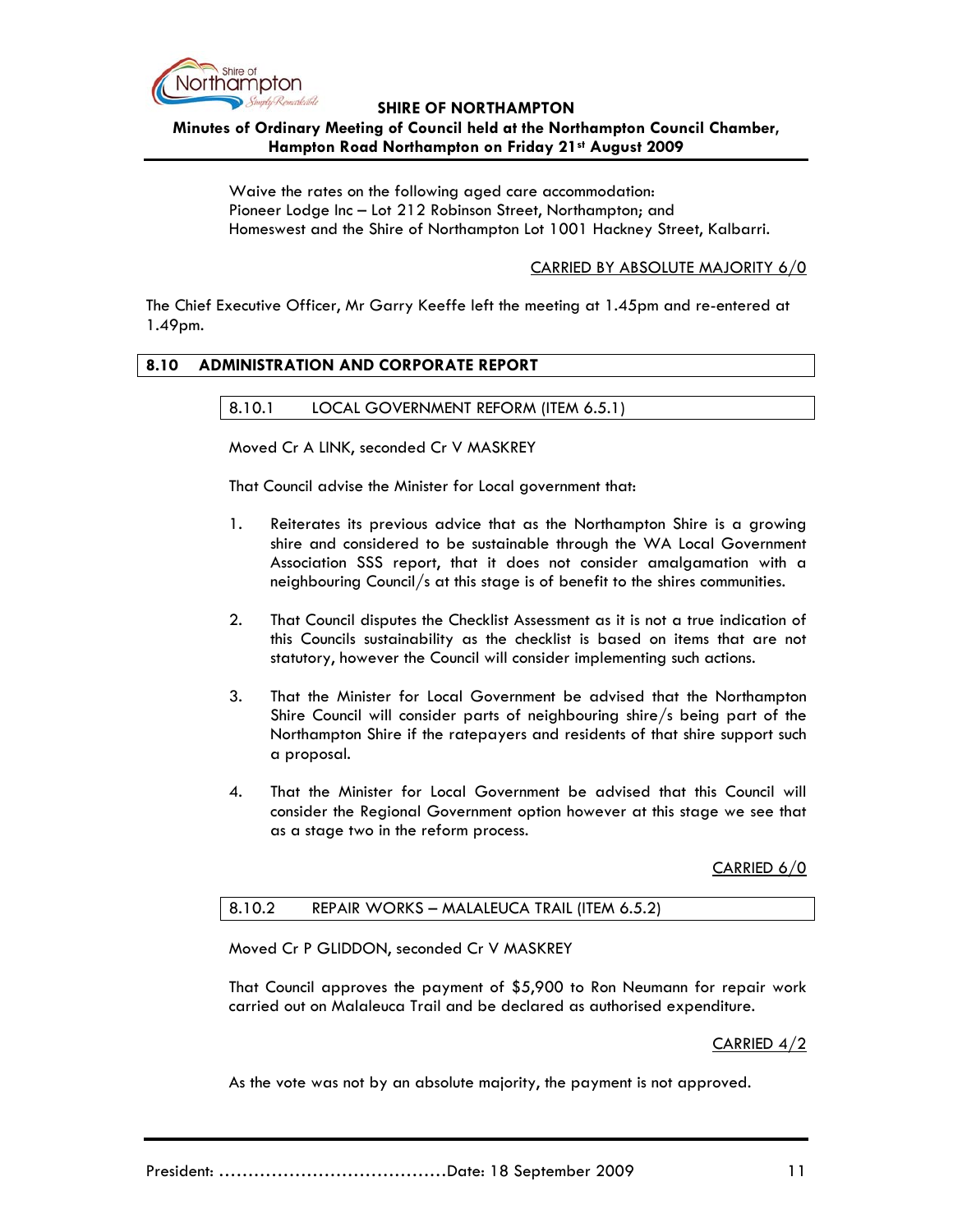

**Minutes of Ordinary Meeting of Council held at the Northampton Council Chamber, Hampton Road Northampton on Friday 21st August 2009**

Moved Cr V MASKREY, seconded Cr E SIMKIN

That Council defer this matter to the next Council meeting and request management to seek a further itemised listing of the account in order to approve its payment.

CARRIED 6/0

# 8.10.3 KALBARRI BOATING CAR PARK AREA UPGRADE (ITEM 6.5.3)

Moved Cr P GLIDDON, seconded Cr S STOCK-STANDEN

That Council progress with the redevelopment of the Kalbarri Boat launch car park and trailer park area as per the plans submitted by the Department of Planning and Infrastructure and the additional estimated cost of \$5,000 that is to be incurred for this project be declared authorised expenditure.

### CARRIED BY ABSOLUTE MAJORITY 6/0

Cr S STOCK-STANDEN declared a financial interest in Item 6.5.4 as Teisha Standen is her daughter and therefore may incur a financial gain or loss from the decision of Council and the left the meeting room at 2.08pm.

#### 8.10.4 SPORTING SCHOLARSHIP – TEISHA STANDEN (ITEM 6.5.4)

Moved Cr P GLIDDON, seconded Cr V MASKREY

That as Teisha Standen was invited to attend the event by team management after her injury and still incurred the same costs, that payment for the scholarship of \$1,000 to remain.

CARRIED 6/0

Cr S STOCK-STANDEN re-entered the meeting room at 2.10pm.

#### 8.10.5 NORTHAMPTON TOWN ENTRY STATEMENTS (ITEM 6.5.5)

Moved Cr E SIMKIN, seconded Cr A LINK

That Council decline the request of the Northampton Townscape Committee to consider placing additional signage on the rear of the new entry statements located on the Horrocks Road and the northern entry statement as it would detract from the historical nature of the statements.

CARRIED 6/0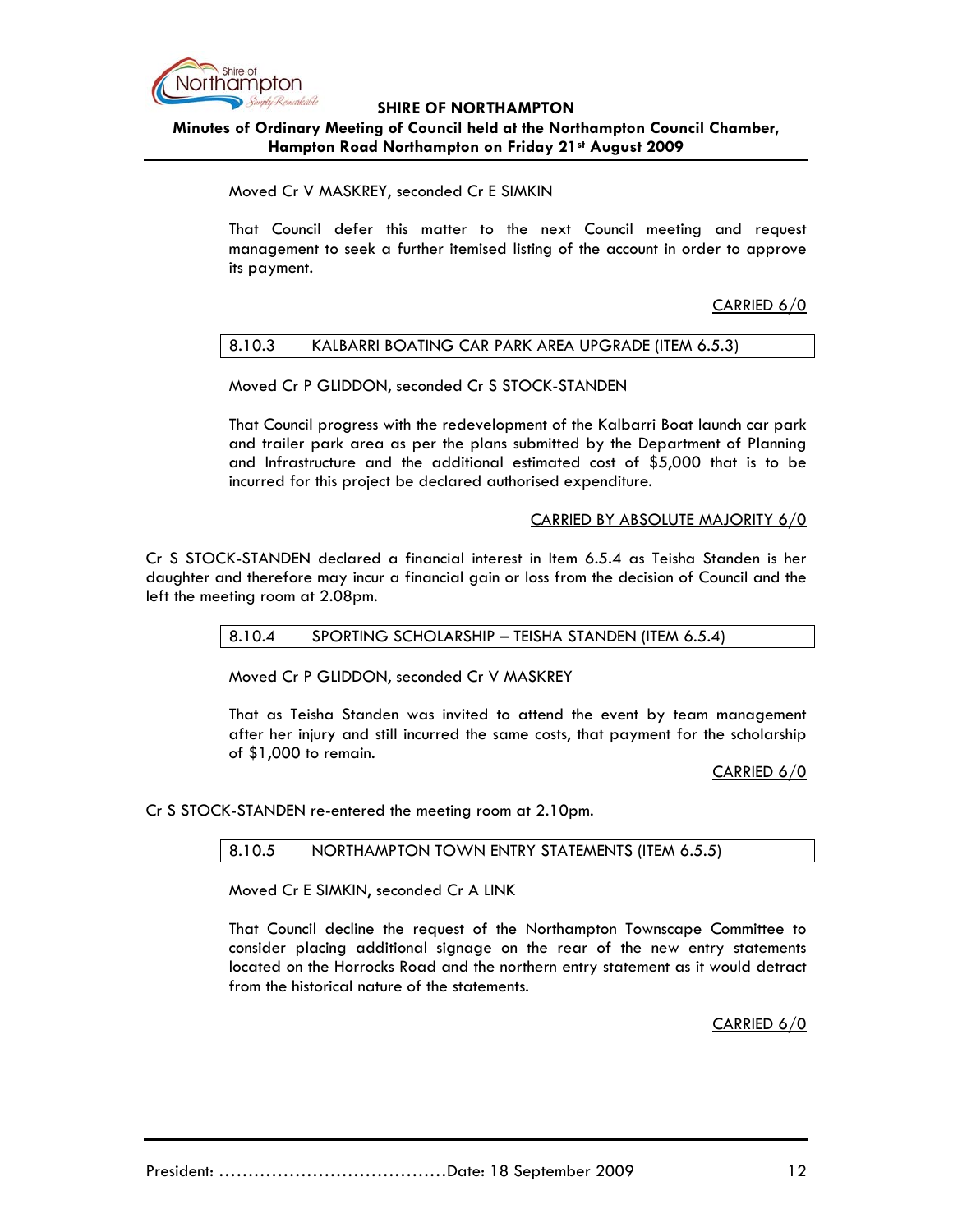

# **Minutes of Ordinary Meeting of Council held at the Northampton Council Chamber, Hampton Road Northampton on Friday 21st August 2009**

8.10.6 TRANSFER OF CERTIFICATE OF TITLE – LOT 22 HAMPTON ROAD (ITEM 6.5.6)

Moved Cr P GLIDDON, seconded Cr S STOCK-STANDEN

That Council formally resolve to:

- 1. Rescind part 2 of Minute 3.12.7 of the 17 March 2006 Council meeting.
- 2. Formally resolve to endorse the transfer of the Certificate of Title for Lot 22 Hampton Road to Kelda Holdings Pty Ltd.

CARRIED 6/0

|--|

Moved Cr P GLIDDON, seconded Cr A LINK

That due to the Marina Park being in existence for over 30 years, that Council disputes the claims being made and that:

- 1. Council will not undertake additional vegetation to the area. Native vegetation is the Casuarina tree or black wattle, which is not a type of tree the Council wants in this area, and further there is vegetation at the site that is considered sufficient.
- 2. Council disputes that the Council bore has affected the spring as there has been no hydrology evidence to support this claim and this could only be determined by a hydrologist of which this Council will not engage as would come at a significant cost to the Council.
- 3. The spring in question is a significant distance from the proposed land back wharf and therefore should not be taken into any consideration for the project.
- 4. It is considered that if the local indigenous people wish to add value to their cultural sites such as the Gidamarra Spring then they should progress those by obtaining grants etc and not simply placing the blame on this Council.

CARRIED 6/0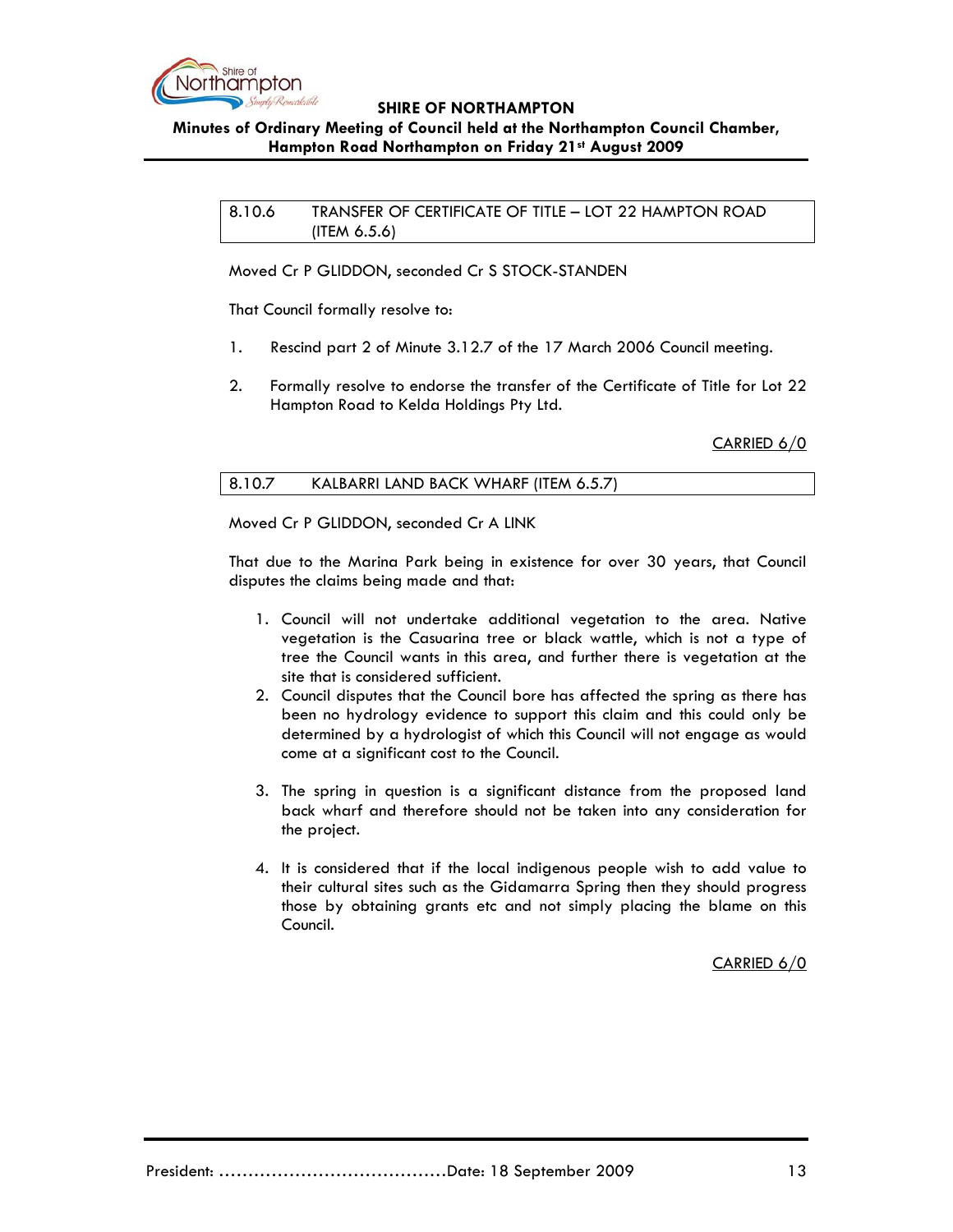

**Minutes of Ordinary Meeting of Council held at the Northampton Council Chamber, Hampton Road Northampton on Friday 21st August 2009**

8.10.8 SERVICE SIGNAGE – KALBARRI (ITEM 6.5.8)

Moved Cr S STOCK-STANDEN, seconded Cr E SIMKIN

- 1. That Council support the placement of the proposed generic chevron signs to be placed at the intersection of Clotworthy Street and Grey Street and also at the intersection of Grey Street and Porter Street, Kalbarri.
- 2. That Council advise Main Roads WA that it does not support the removal of the existing directional (finger) signs for businesses as it provides assistance to travellers and questions the number of accidents that have occurred as a result of the placement of the directional signage.

CARRIED 6/0

### 8.10.9 KALBARRI OFFICE TELEPHONE SYSTEM (ITEM 6.5.9)

Moved Cr V MASKREY, seconded Cr S STOCK-STANDEN

That Council endorse the actions of the Shire President in authorising the expenditure for the replacement of the telephone system at the Kalbarri Office at a cost of \$3,229 and Computer and Office Equipment Reserve Funds be used to finance this cost.

CARRIED 6/0

#### 8.10.10 HORROCKS FORESHORE EROSION (ITEM 6.5.10)

Moved Cr E SIMKIN, seconded Cr V MASKREY

That Council:

- 1. Undertake an inspection of the use of the recommended sand bagging at Busselton.
- 2. That once received, Council considers the options to be recommended by GHD Engineering to resolve the erosion issue at Horrocks Beach.

CARRIED 6/0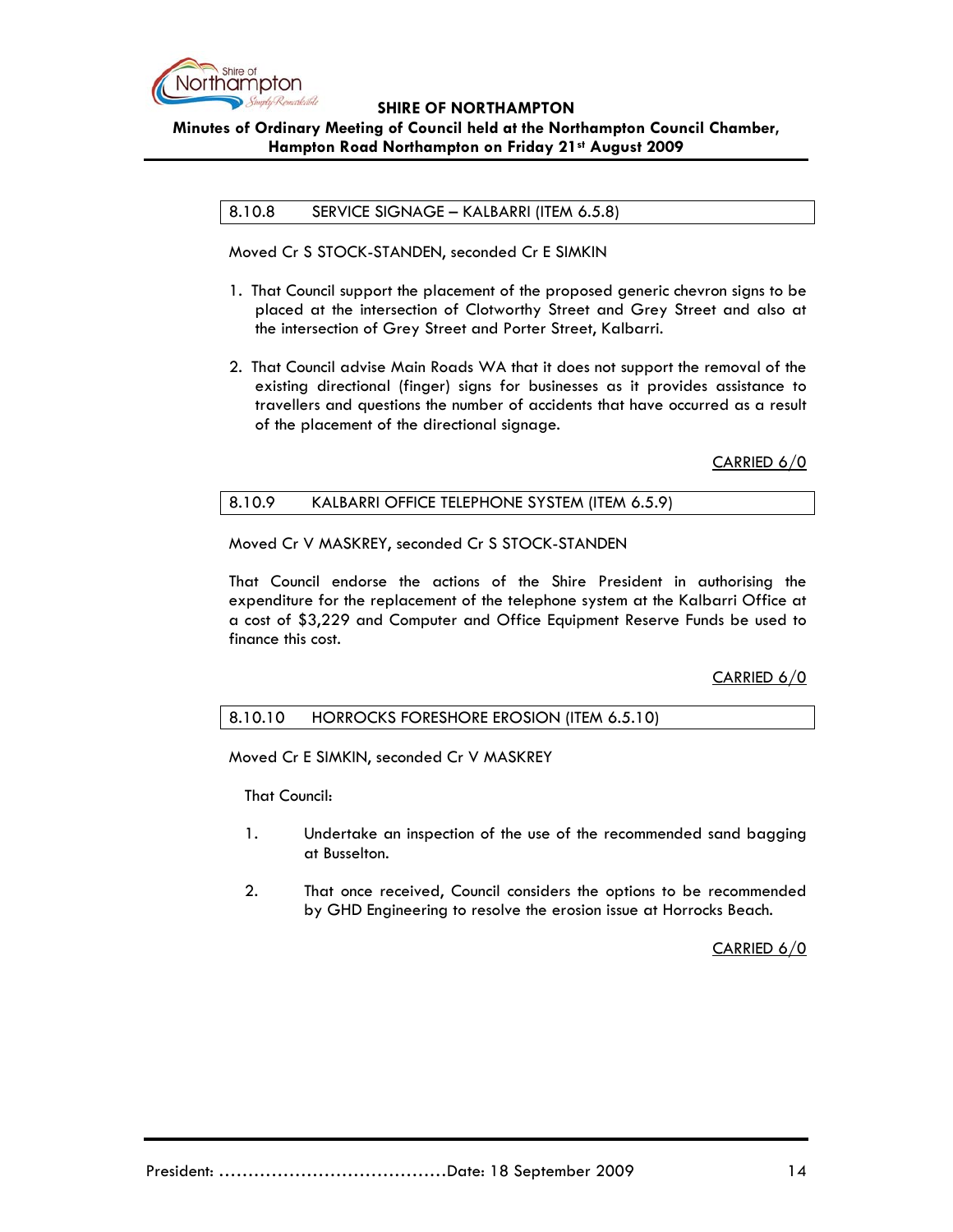

# **Minutes of Ordinary Meeting of Council held at the Northampton Council Chamber, Hampton Road Northampton on Friday 21st August 2009**

8.10.11 PLACEMENT OF A VINTAGE RAIL PASSENGER CARRIAGE (ITEM 6.5.11)

Moved Cr P GLIDDON, seconded Cr V MASKREY

That Council approve of the relocation of a vintage rail car to the Mary Street Railway Precinct as requested by the Northampton Friends of the Railway Inc.

CARRIED 6/0

### **8.11 PRESIDENTS REPORT**

Since the last Council meeting the President reported on his attendance to the following:

- WA Local Government Association Northern Zone Meeting held in Mingenew.
- Local Government Week with the Chief Executive Officer.

# **8.12 COUNCILLORS REPORT**

#### 8.12.1 Cr A LINK

Since the last Council meeting Cr A LINK reported on her attendance at the following:

- Kalbarri District High School Art Exhibition including artist in residence Doug Ryder.
- Water Corporation information session on Waste Water Management including an onsite inspection of the waste treatment facility in Kalbarri.

8.12.2 Cr E SIMKIN

Since the last Council meeting Cr E Simkin reported on his attendance to

• Horrocks Beach foreshore erosion site meeting.

#### 8.12.3 CR P GLIDDON

Since the last Council meeting Cr Gliddon reported on her attendance to the following:

- Kalbarri District High School Art Exhibition including artist in residence Doug Ryder.
- Legal implications in Planning seminar in Geraldton with Cr L Parker.
- Horrocks Beach foreshore erosion site meeting.